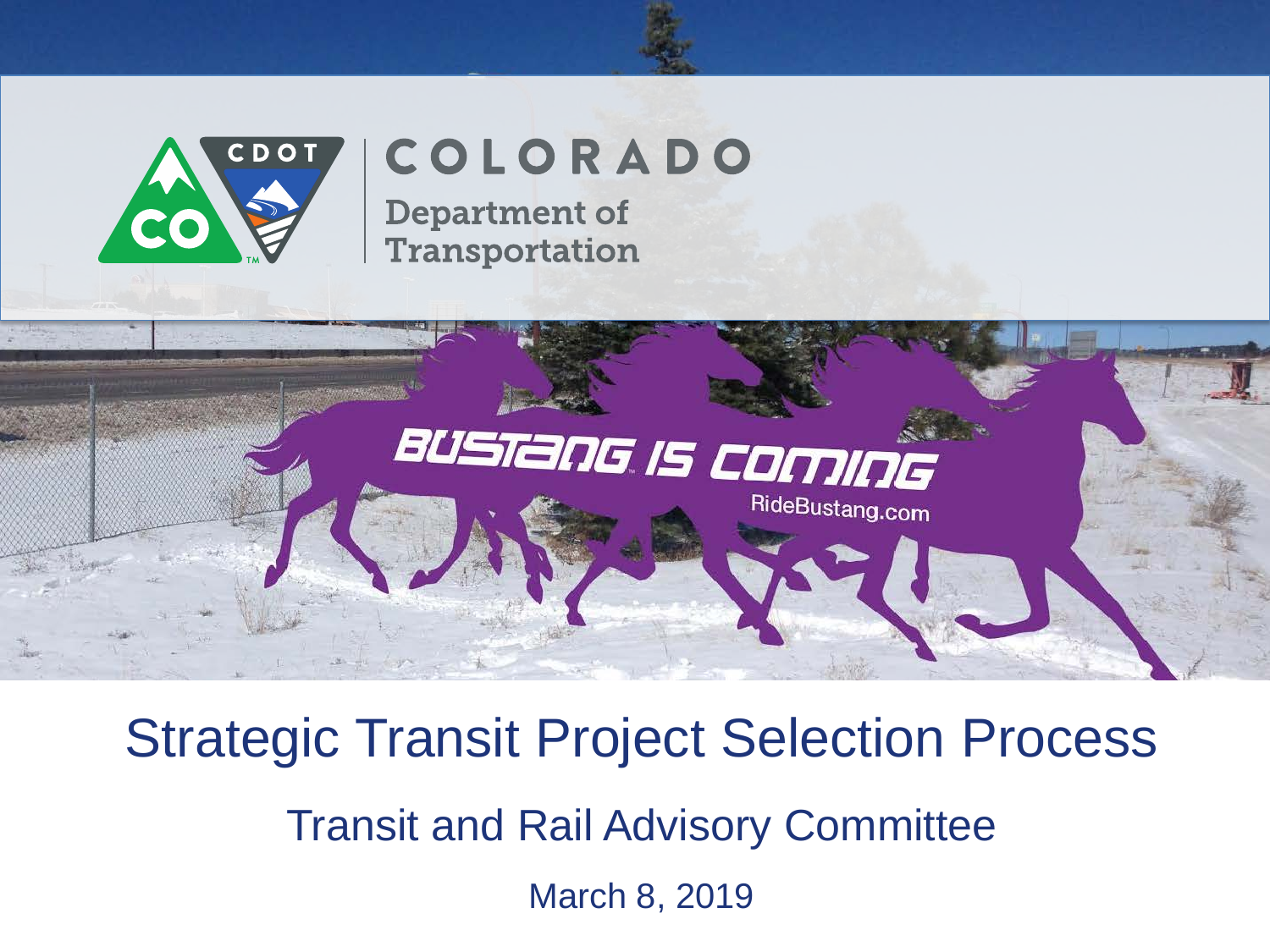

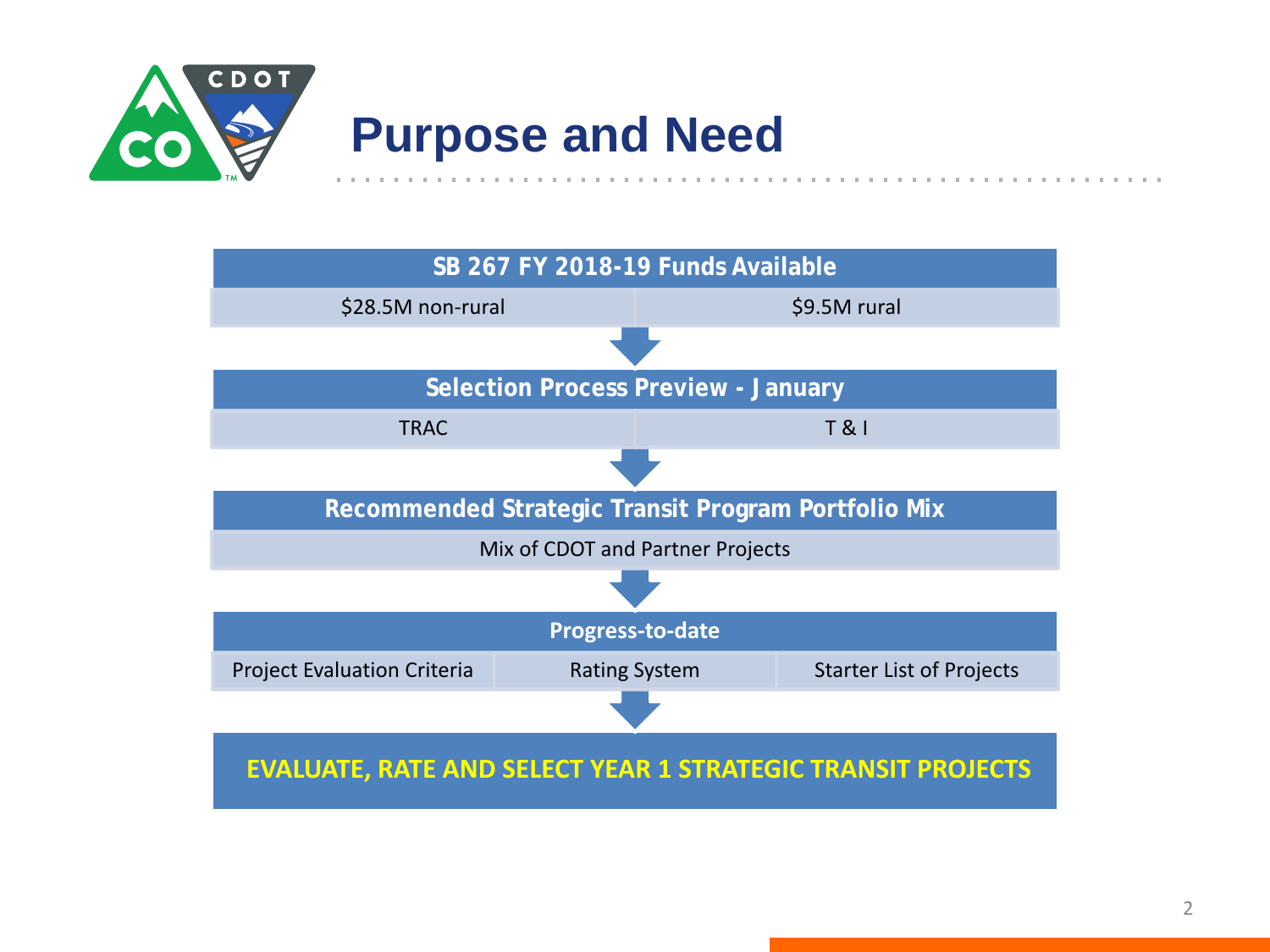

## **Strategic Transit Project Evaluation Criteria**

| <b>Project Readiness</b>           | <b>Strategic Nature</b>    | <b>Supports Statewide System</b> |
|------------------------------------|----------------------------|----------------------------------|
|                                    |                            |                                  |
| <b>Planning Level</b>              | Significance               | <b>Meaningful Connections</b>    |
| <b>Months to Construction</b>      | <b>Matching Funds</b>      | <b>Serves Needs</b>              |
| <b>Opportunities to Bundle</b>     | <b>Grant Funding</b>       | <b>Serves Activity Centers</b>   |
| <b>Statewide Transit Plan Goal</b> | <b>Planning Support</b>    | <b>Additional Factors</b>        |
|                                    |                            |                                  |
| <b>Areas</b>                       | <b>Planning Document</b>   | County Size (per legislation)    |
| <b>System Preservation</b>         | <b>Transit Development</b> | <b>Environmental Justice</b>     |
| <b>Mobility Improvements</b>       | <b>Program Priority</b>    | <b>Project Category</b>          |
| <b>Transit System Development</b>  | Ridership Improvement      | <b>Cost Estimate</b>             |
| <b>Environmental Stewardship</b>   | <b>Travel Time</b>         | <b>Partner Capital</b>           |
|                                    | Savings/Reliability        |                                  |
| <b>Economic Vitality</b>           |                            | <b>Annual Operating Cost</b>     |
| Safety Improvements                |                            |                                  |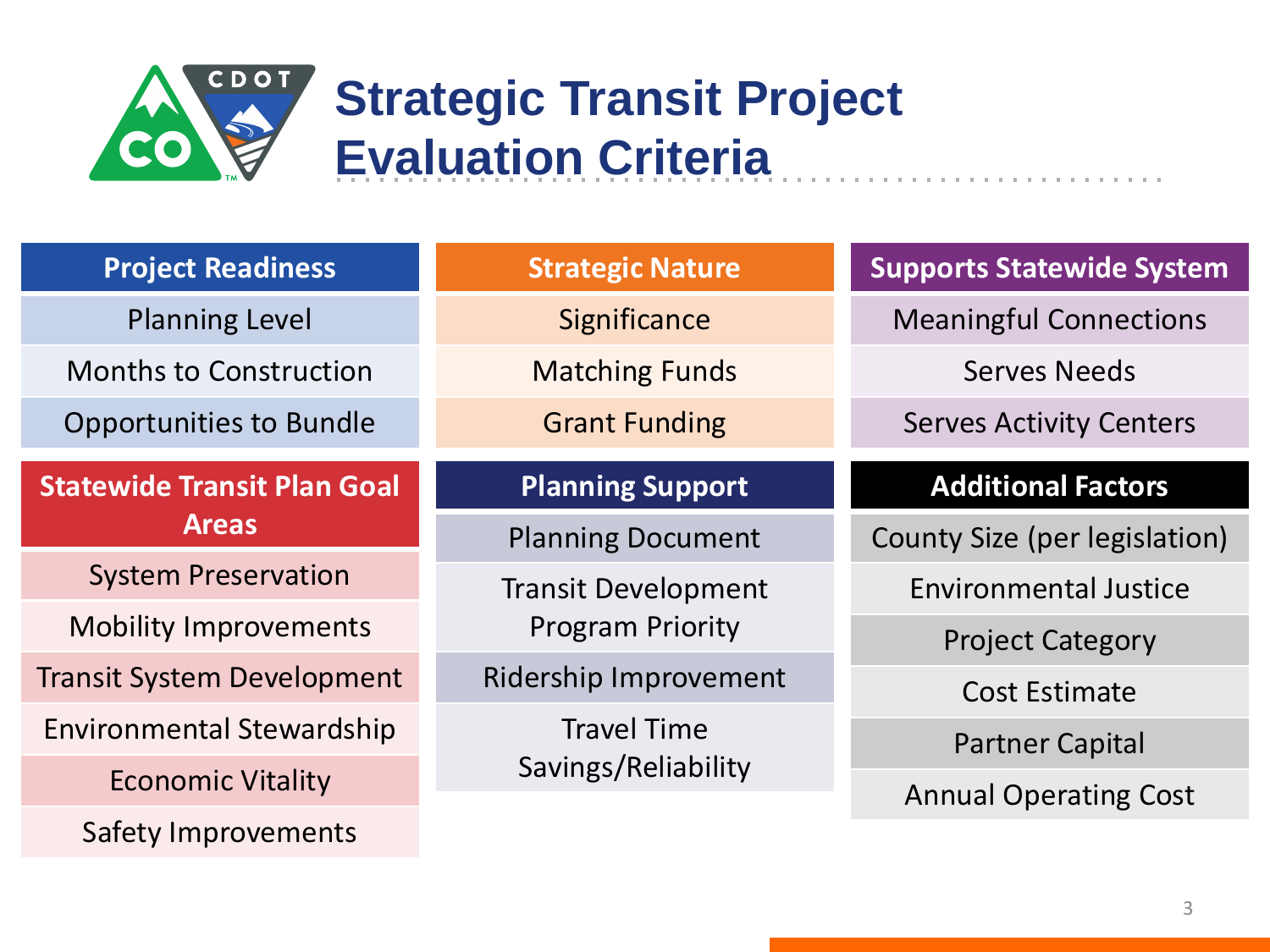

- Preliminary concept
- Staff will run starter candidate projects through evaluation criteria
- Project ratings will be vetted with TRAC subcommittee prior to finalizing FY 2018-19 Strategic Transit Program recommendation to TC

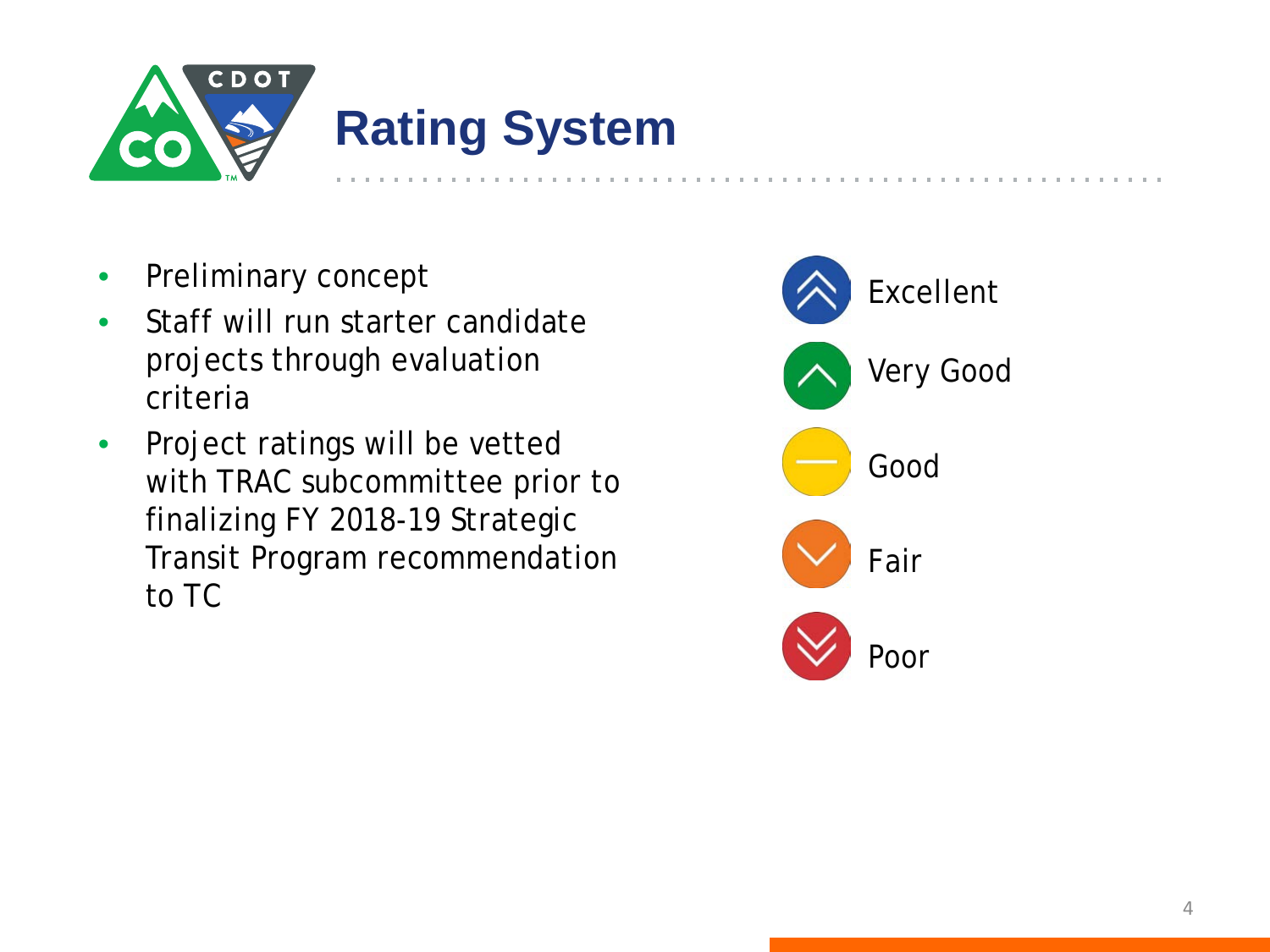

| <b>Project Readiness</b>       |                                     |  |
|--------------------------------|-------------------------------------|--|
| <b>Planning Level</b>          | <b>Final Office Review (FOR)</b>    |  |
| <b>Months to Construction</b>  |                                     |  |
| <b>Opportunities to Bundle</b> | I-25 Express Lanes Segments 7 and 8 |  |

| <b>Statewide Transit Plan Goal Areas</b> |            |  |  |
|------------------------------------------|------------|--|--|
| <b>System Preservation</b>               | <b>Yes</b> |  |  |
| <b>Mobility Improvements</b>             | Yes        |  |  |
| <b>Transit System Development</b>        | Yes        |  |  |
| <b>Environmental Stewardship</b>         | Yes        |  |  |
| <b>Economic Vitality</b>                 | Yes        |  |  |
| <b>Safety Improvements</b>               | Yes        |  |  |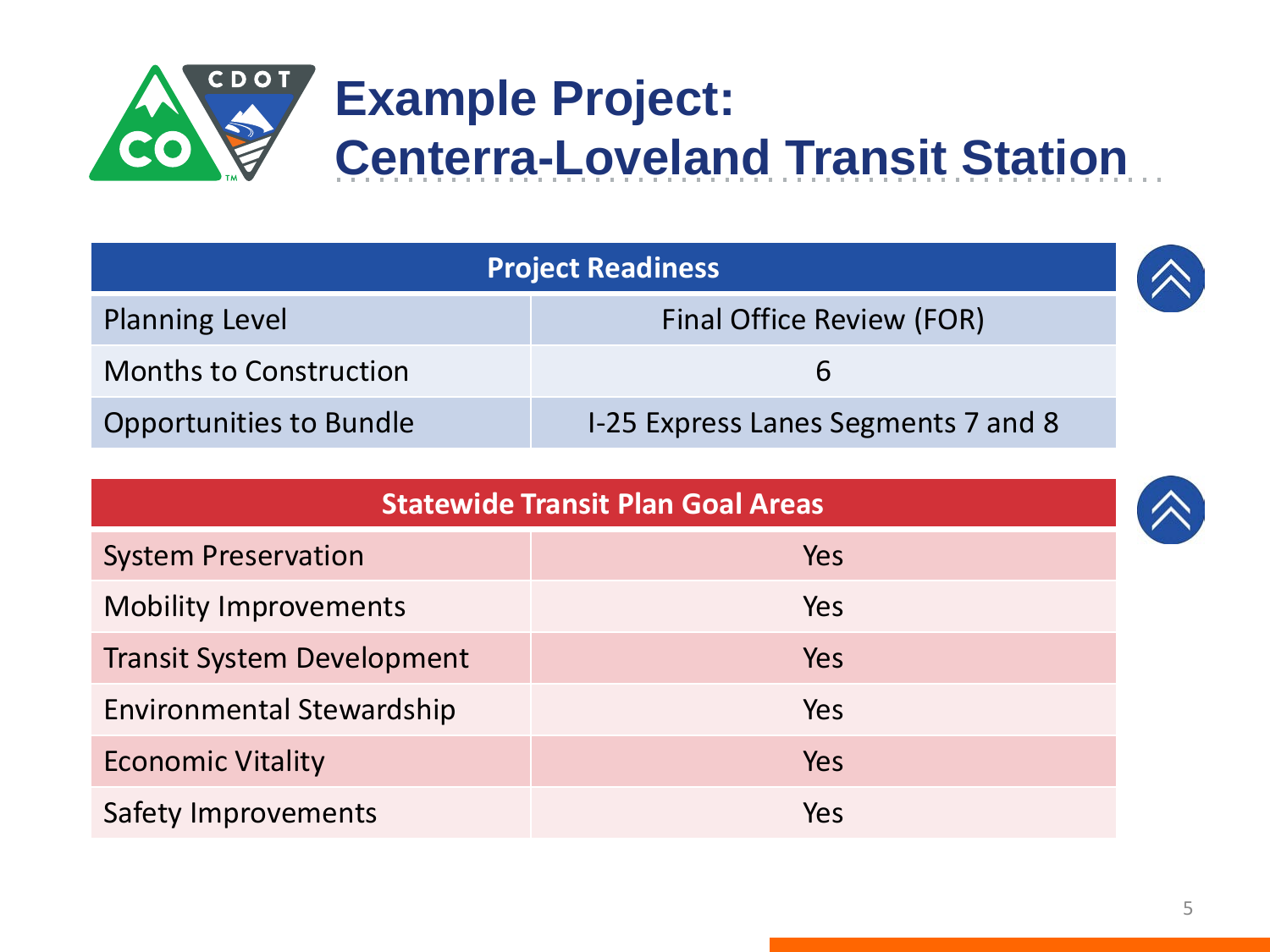

| <b>Strategic Nature</b> |                                 |
|-------------------------|---------------------------------|
| Significance            | Statewide                       |
| <b>Matching Funds</b>   | Yes - Highway, Local, & Private |
| <b>Grant Funding</b>    | $Yes - TIGER$                   |

| <b>Planning Support</b>                        |                                                    |  |  |
|------------------------------------------------|----------------------------------------------------|--|--|
| <b>Planning Document</b>                       | Intercity and Regional Bus Plan;<br>North I-25 EIS |  |  |
| <b>Transit Development Program</b><br>Priority | High                                               |  |  |
| <b>Ridership Improvement</b>                   | Medium                                             |  |  |
| <b>Travel Time Savings/Reliability</b>         | Yes                                                |  |  |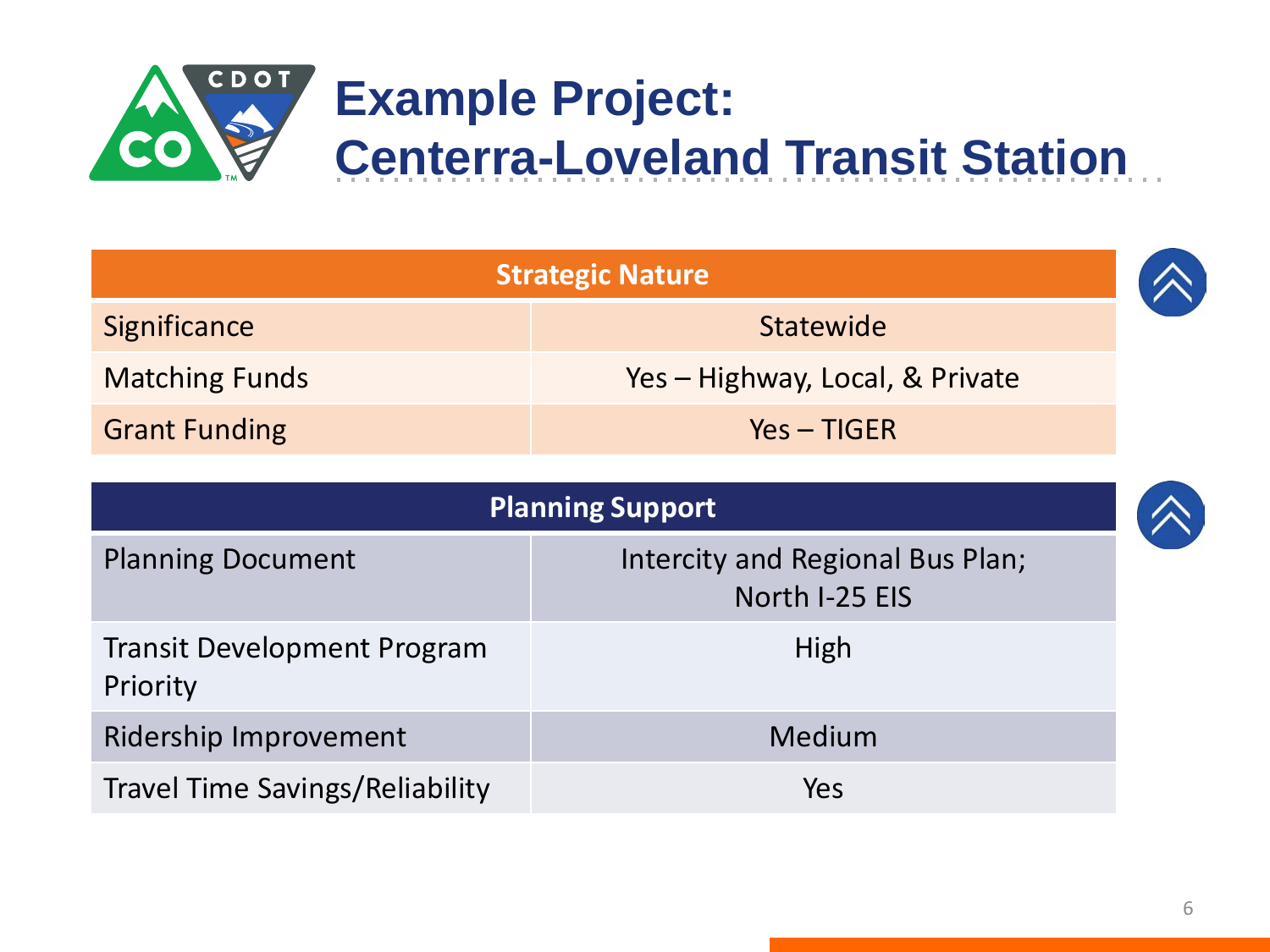

| <b>Supports Statewide System</b> |     |  |
|----------------------------------|-----|--|
| <b>Meaningful Connections</b>    | Yes |  |
| <b>Serves Needs</b>              | Yes |  |
| <b>Serves Activity Centers</b>   | Yes |  |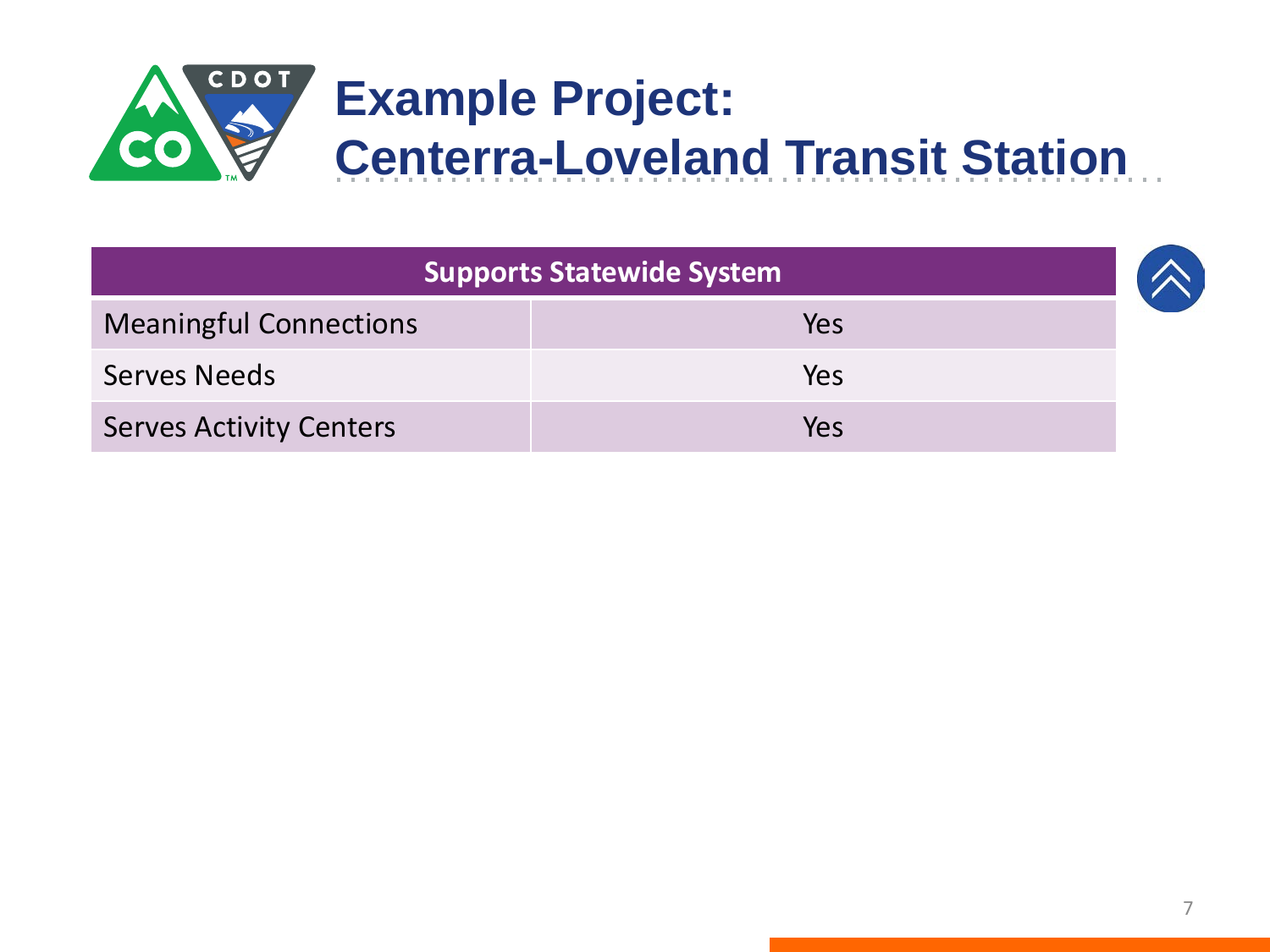

#### **Project Location**

#### **CDOT Project Type**



- CDOT-Non Rural
- CDOT-Rural
- **Partner-Non Rural**
- Partner-Rural
- **CDOT Transit Facility**
- **CDOT Maintenance Facility**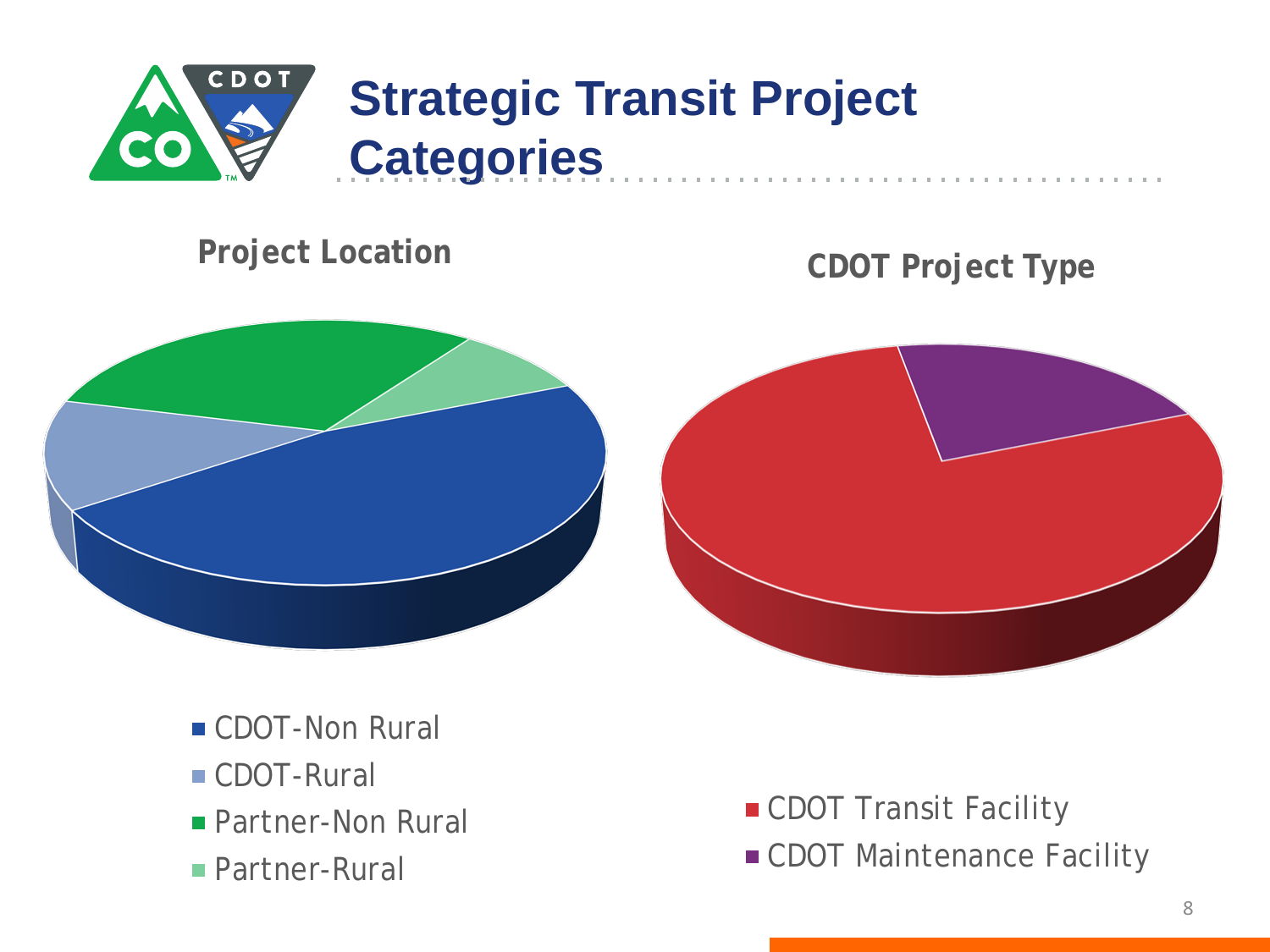

### **Starter List of Candidate Projects**

- Harmony PnR Expansion
- Centerra-Loveland Transit Station
- SH 56/I-25 Berthoud PnR
- SH 119/I-25 Longmont PnR Expansion
- SH 119 "Diagonal" Hwy PnR
- SH 7/I-25 Transit Station/Interchange
- 88<sup>th</sup> Ave/I-25 Thornton slip ramps
- Castle Rock PnR/Transit Station
- Larkspur PnR
- Monument PnR Ramps
- Woodmen PnR Expansion
- North Pueblo PnR
- Troy Hill Bus Maintenance Facility
- Burnham Yard
- Rifle PnR
- Frisco Transit Center Expansion (Phased)
- Fairplay PnR
- SE Colorado Joint Maintenance Facility
- Western Slope Bus Maintenance Facility/Expansion
- Downtown Loveland Transit Center
- Glenwood/RFTA Bus Maintenance Facility
- Pueblo Union Depot
- Pueblo Maintenance Facility
- Colorado Springs Downtown Transit **Center**
- Trinidad Multimodal Center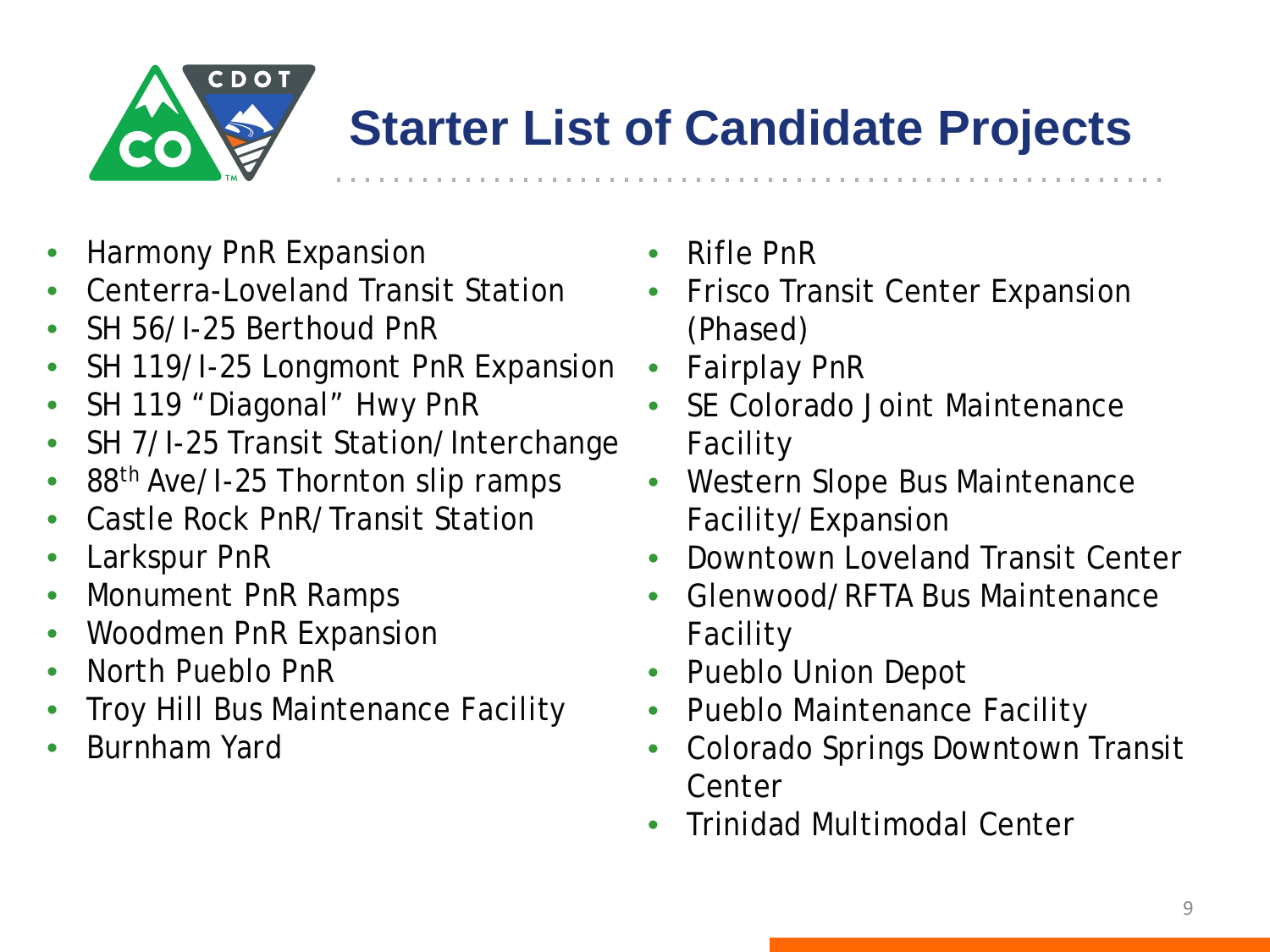

Rural Project Applications\* received through Consolidated Capital Call:

- Winter Park Transit Maintenance Facility
- Poncha Springs PnR/Visitor Center
- Cripple Creek Bus Operations and Storage Facility Design & Engineering
- Summit County Transit Operations Center at Frisco Design & Engineering
- RFTA Maintenance Facility Renovation Replacement of Fuel Tanks
- Breckenridge Transit Station Remodel
- Mountain Express Maintenance and Storage Facility Needs Assessment

*\*Projects currently under evaluation*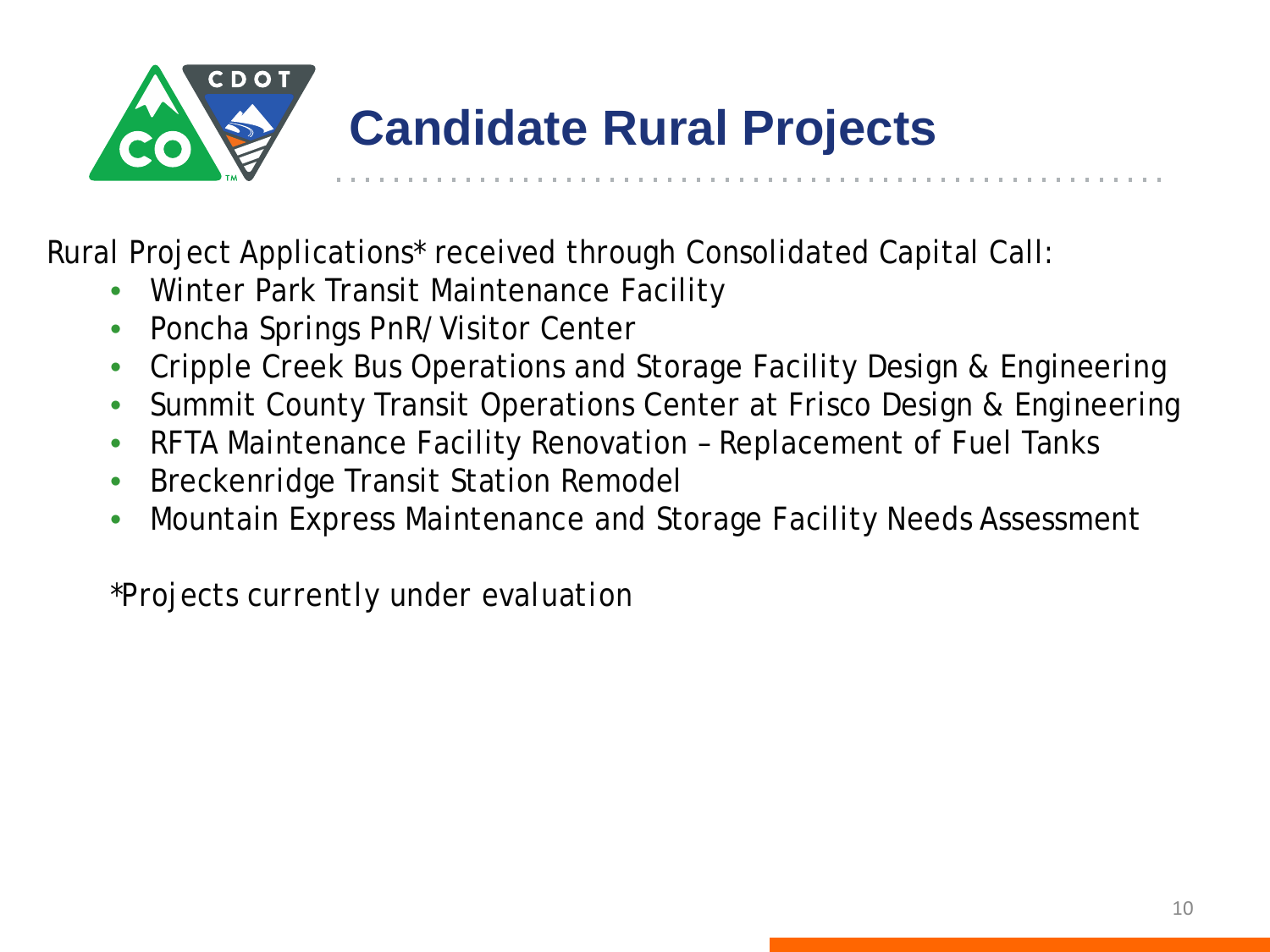

#### March-April

- Convene TRAC subcommittee to vet selection criteria and rating system
- Run candidate projects through evaluation criteria to determine preliminary ratings
- Develop and present recommended FY 2018-19 Strategic Transit Project list to TRAC
- May
	- Request TRAC recommendation of project list to T & I Committee
	- Request T & I Committee recommendation to Transportation Commission
	- Bring resolution for approval to Transportation Commission